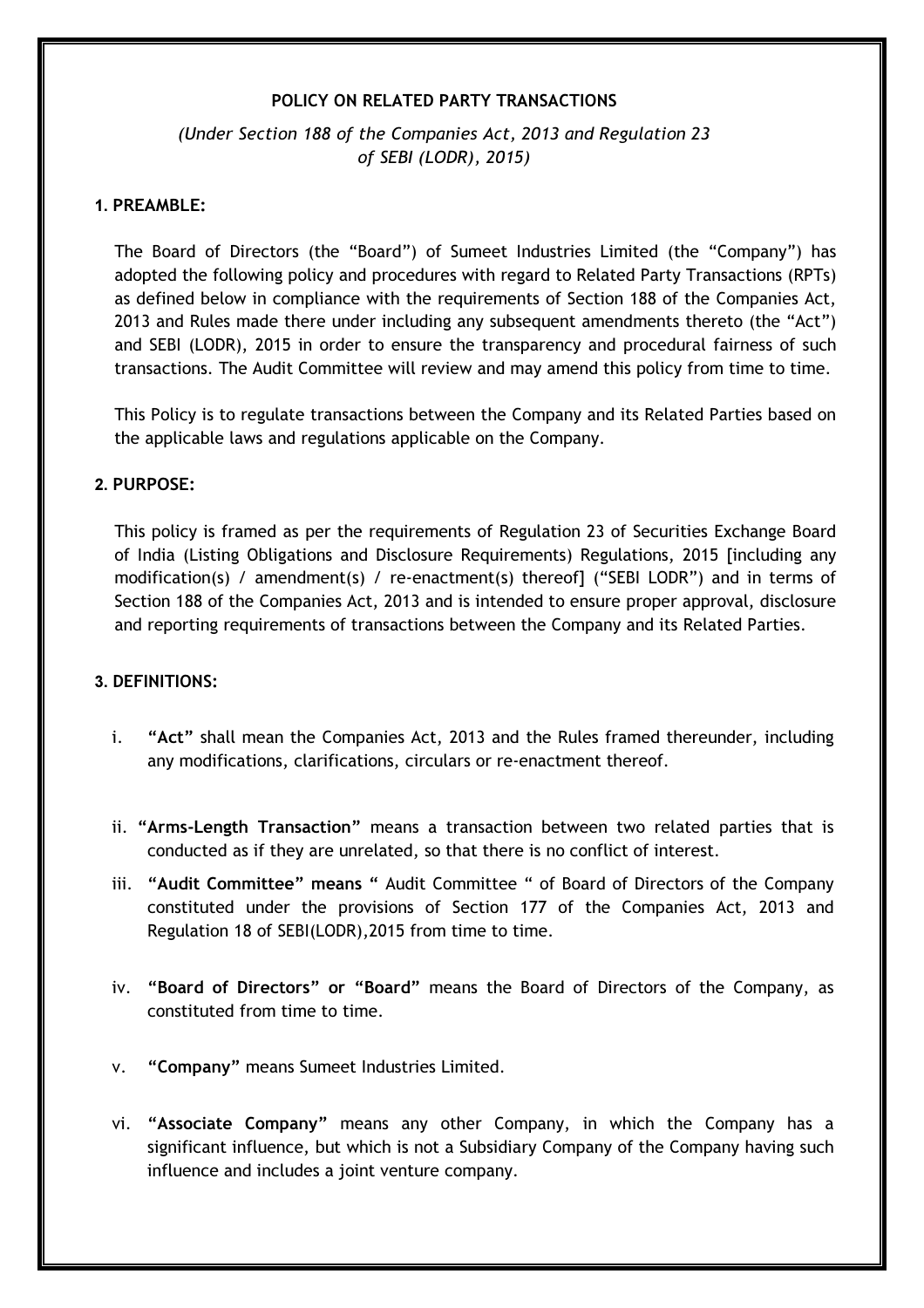Explanation – For the purpose of this clause

 "significant influence" means control of at least twenty per cent of total share capital, or business decisions under an agreement.

- vii. "Key Managerial Personnel" means mean "Key Managerial Personnel" as defined in Section 2 (51) of the Companies Act, 2013 read with related rules issued thereon. Key Managerial Personnel means -
	- (i) the Chief Executive Officer or the Managing Director or the manager;
	- (ii) the Company Secretary;
	- (iii) the Whole-Time Director;
	- (iv) the Chief Financial Officer; and
	- (v) such other officer as may be prescribed under the Companies Act, 2013 and Rules there under.
- viii. "Control" shall have the same meaning as defined in SEBI (Substantial Acquisition of Shares and Takeovers) Regulations, 2011.
- ix. "Ordinary course of Business" means a transaction which is:-
	- (i) Carried out in the normal course of business envisaged in accordance with Memorandum of Association of the Company as amended from time to time;
	- (ii) Historical practice with a pattern of frequency; or
	- (iii) Common commercial practice; or
	- (iv) Meets any other parameters/criteria as decided by Board/Audit Committee.

# x. "Material Related Party Transactions" would mean the following:

 In accordance with Regulation 23 of the Listing Regulations, w.e.f. 01/04/2022 a transaction with a related party shall be considered material, if the transaction(s) to be entered into individually or taken together with previous transactions during a financial year, exceeds rupees one thousand crore or ten per cent of the annual consolidated turnover of the Company as per the last audited financial statements of the Company, whichever is lower or such other limit as may be specified in the applicable Regulation as amended from time to time.

 Notwithstanding the above, a transaction involving payments made to a related party with respect to brand usage or royalty shall be consider material if the transaction(s) to be entered into individually or take together with previous transactions during a financial year, exceed five percent (or such other limit as may be specified in the applicable Regulation as amended from time to time) of the annual consolidated turnover of the Company as per the last audited financial statements of the Company.

xi. "Material Modification" of related party transaction will mean and include any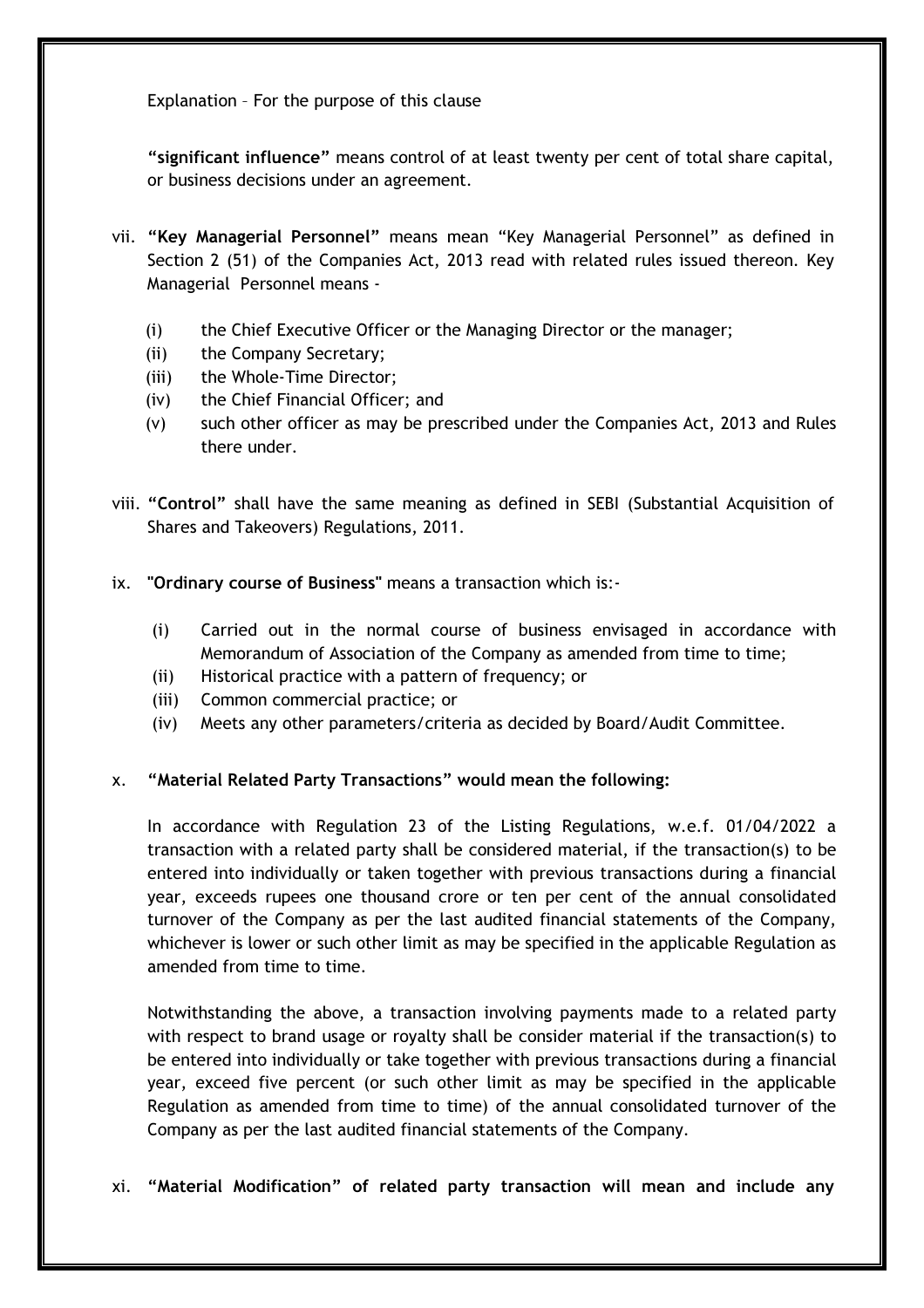modification to an existing related party transaction having variance of 20% of the existing limit as sanctioned by the Audit Committee / Board / Shareholders, as the case may be (w.e.f. April 1, 2022).

- xii. "Office or Place of Profit" means any office or place:
	- i. where such office or place is held by a director, if the director holding it receives from the Company anything by way of remuneration over and above the remuneration to which he is entitled as director, by way of salary, fee, commission, perquisites, any rent-free accommodation, or otherwise;
	- ii. where such office or place is held by an individual other than a director or by any firm, private company or other body corporate, if the individual, firm, private company or body corporate holding it receives from the company anything by way of remuneration, salary, fee, commission, perquisites, any rent-free accommodation, or otherwise.
- xiii. "Policy" means Related Party Transaction Policy.
- xiv. "Related Party" "Related Party" means, a person or an entity:
	- (i) which is a related party under Section 2(76) of the Companies Act, 2013, as amended from time to time; or
	- (ii) which is a related party under the applicable accounting standards.
	- (iii) which is a related party under Regulation 2(1) (zb) of the Listing Regulations.

Provided that any person or entity forming a part of the promoter or promoter group of the Company or any person or entity, holding equity shares of 20% or more in the Company either directly or on a beneficial interest basis as provided under Section 89 of the Companies Act, 2013, at any time, during the immediately preceding financial year shall be deemed to be a related party (effective from 1st April 2022). The threshold is set to be lowered to 10% w.e.f. 1 April 2023.

xv. "Related Party Transaction" or RPTs means transaction in the nature of contract involving transfer of resources, services or obligations between the Company and the Related Party, specifically including transactions under Section 177 and Section 188 of the Act including rules thereof, as defined in applicable accounting standards and as defined in Regulation 2(1) (zc) of the Listing Regulations.

 Further, w.e.f. April 1, 2022 "related party transaction" would mean a transaction involving a transfer of resources, services or obligations between a listed entity or any of its subsidiaries on one hand and a related party of the listed entity or any of its subsidiaries on the other hand;

 Further, w.e.f. April 1, 2023 "related party transaction" would mean a transaction involving a transfer of resources, services or obligations between a listed entity or any of its subsidiaries on one hand, and any other person or entity on the other hand, the purpose and effect of which is to benefit a related party of the listed entity or any of its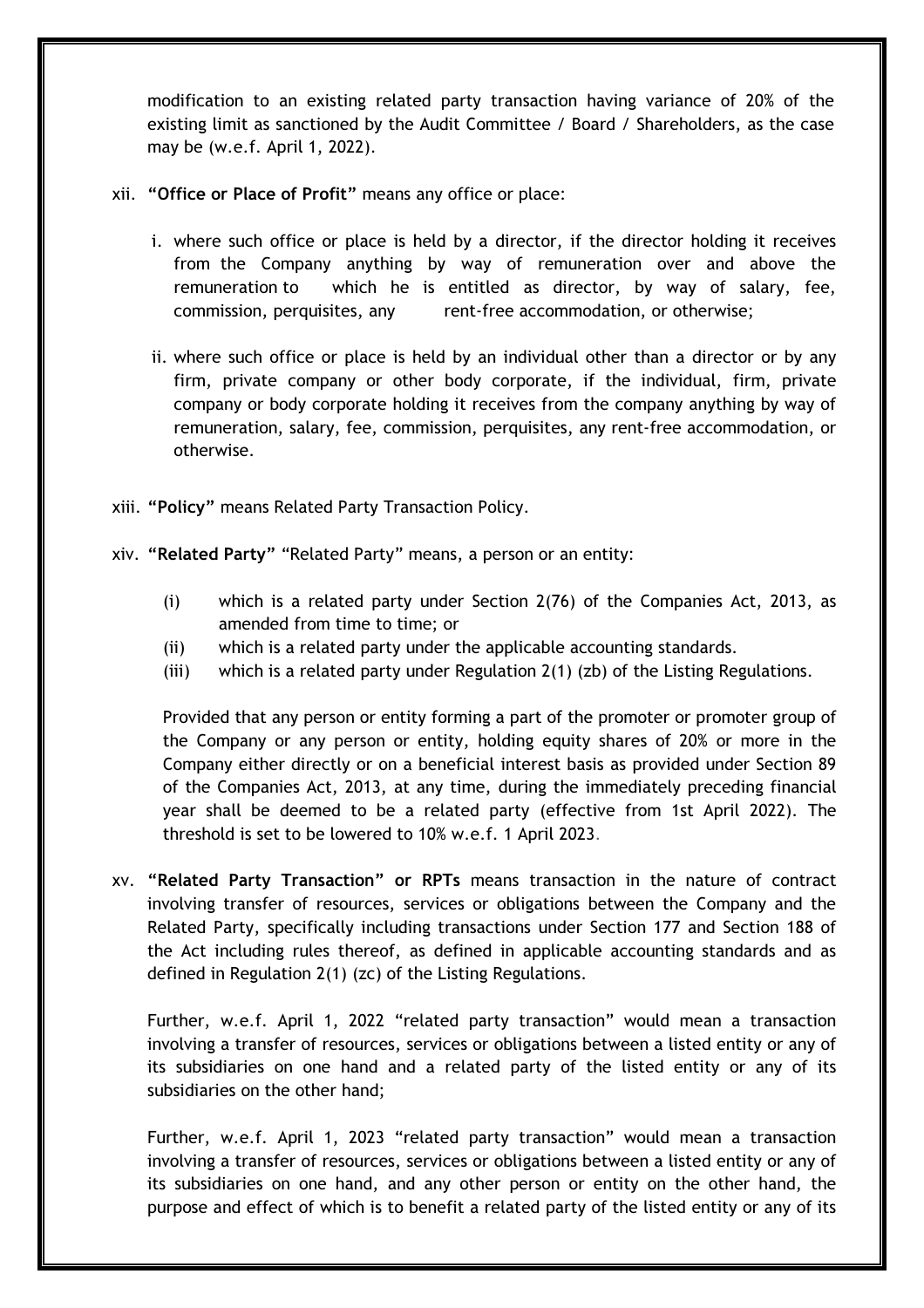### subsidiaries.

 Regardless of whether a price is charged and a "transaction" with a related party shall be construed to include a single transaction or a group of transactions in a contract:

## 4. POLICY AND PROCEDURE

### $\triangleright$  Policy

All Related Party Transactions where the Company is a party to such transactions, must be reported to the Audit Committee and referred for approval by the Committee in accordance with this policy.

### $\triangleright$  Procedures

### A. Identification of Potential Related Party Transactions:

For the purpose of identification of Potential Related Party Transactions, each director and Key Managerial Personnel shall give notice of disclosure of interest on an annual basis and upon any subsequent modifications in the last disclosure provided. The Company shall ensure that no transaction is entered into with any Related Party without requisite approvals.

The company has to receive such notice of any potential Related Party transactions well in advance to place it before the Audit committee, so that the Audit Committee has adequate time to obtain and review information about the proposed transactions.

Where, owing to business exigencies, Related Party transactions that are in the ordinary course of business and/or on arm's length basis, have been entered into without prior approval by the Audit Committee, the details of such transactions shall be put up for ratification/approval of the Audit Committee at the first Audit Committee Meeting scheduled after entering into such transactions. The Audit Committee may ratify such transactions or cancel the said transactions at their discretion.

# B. Review and approval of Related Party Transactions:

### 1. Audit Committee approval:

As per Regulation 23 of the Listing Regulations and Section 177 of the Companies Act, 2013, all the Related Party Transactions and subsequent material modifications shall require prior approval of the Audit Committee whether at a meeting or by resolution by circulation or any other manner as provided by the Act or Rules made thereunder or Listing Regulations from time to time, subject to the following:

### 2. Omnibus Audit Committee approval:

i) The Audit Committee may grant omnibus approval for Related Party Transactions provided it is satisfied that there is a need to grant such approval and the same is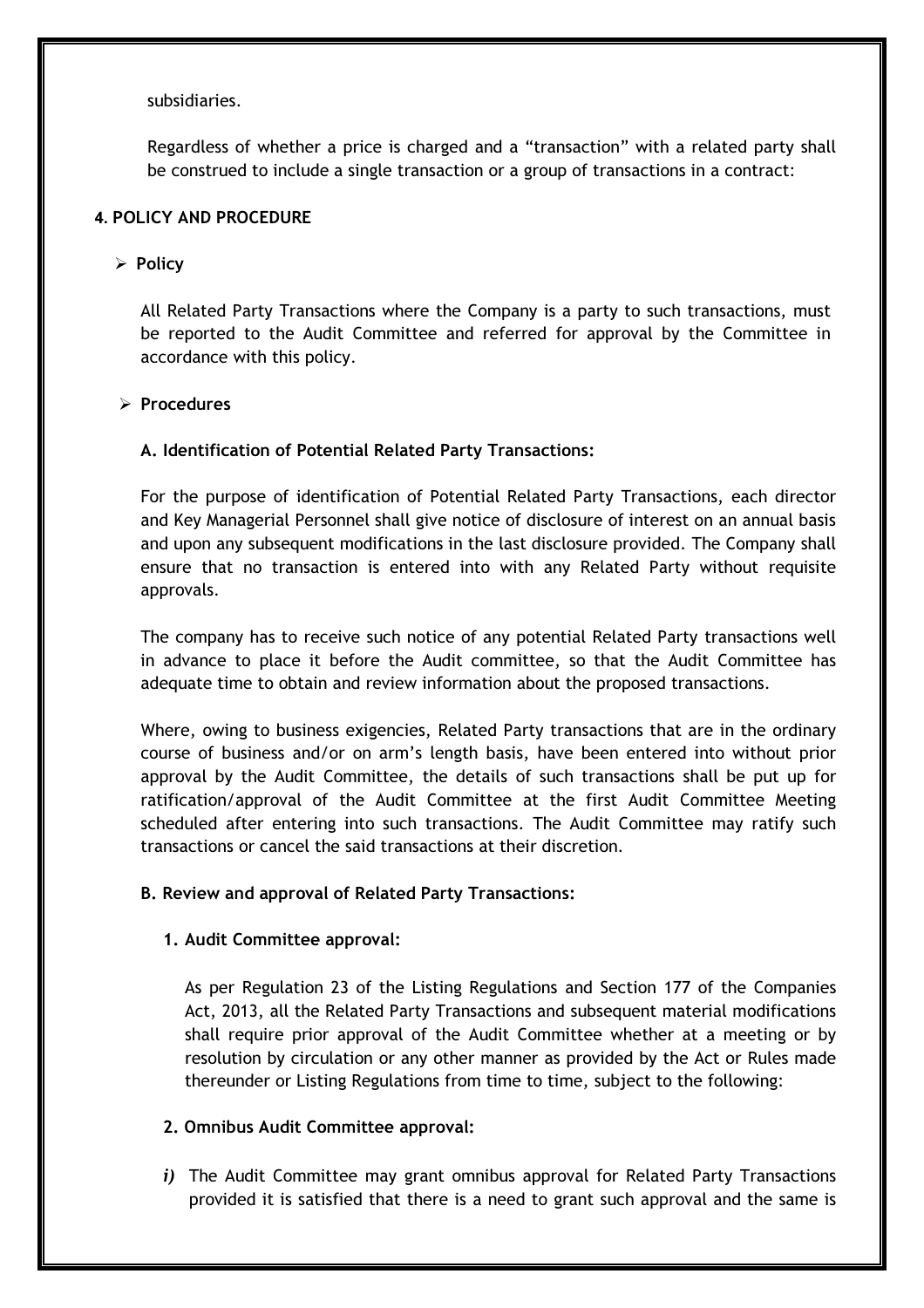in the interest of the Company. Such approval may be granted by Audit Committee for the proposed transactions subject to the following:

- i. Transactions are repetitive/frequent in nature;
- ii. Transactions are conducted at Arm's Length basis;
- iii. Transactions are in the ordinary course of business;
- ii) Such omnibus approval shall specify the following:
	- Name/s of the related party,
	- Nature of transaction
	- Period of transaction
	- Maximum amount of transaction that can be entered into
	- •
	- The indicative base price/current contracted price and the formula for variation in the price if any and Such other conditions as the Audit Committee may deem fit.

Such transactions will be deemed to be pre-approved and may not require any further approval of the Audit Committee for each specific transaction unless the price, value or material terms of the contract or arrangement have been varied/amended. Any proposed variations/amendments to these factors shall require a prior approval of the Audit Committee.

- *iii*) Provided that where the need for related party transaction cannot be foreseen and the aforesaid details are not available, Audit Committee may grant omnibus approval for such transactions, subject to their value not exceeding Rs. 1.00 Crore per transaction.
- iv) The Audit Committee shall review, atleast on a quarterly basis, the details of Related Party Transactions entered into by the Company pursuant to each of the omnibus approval given. Further, such omnibus approvals shall be valid for a period not exceeding one financial year and shall require fresh approval after the expiry of the same.
- 3. Board of Directors and Shareholders' approval:

In accordance with Section 188 of the Companies Act, 2013 and Listing Regulations, the Board of Directors and Shareholders of the Company shall accord prior approval for Related Party Transactions, subject to the following:

4. Board of Directors and Shareholders' approval in terms of Companies Act, 2013: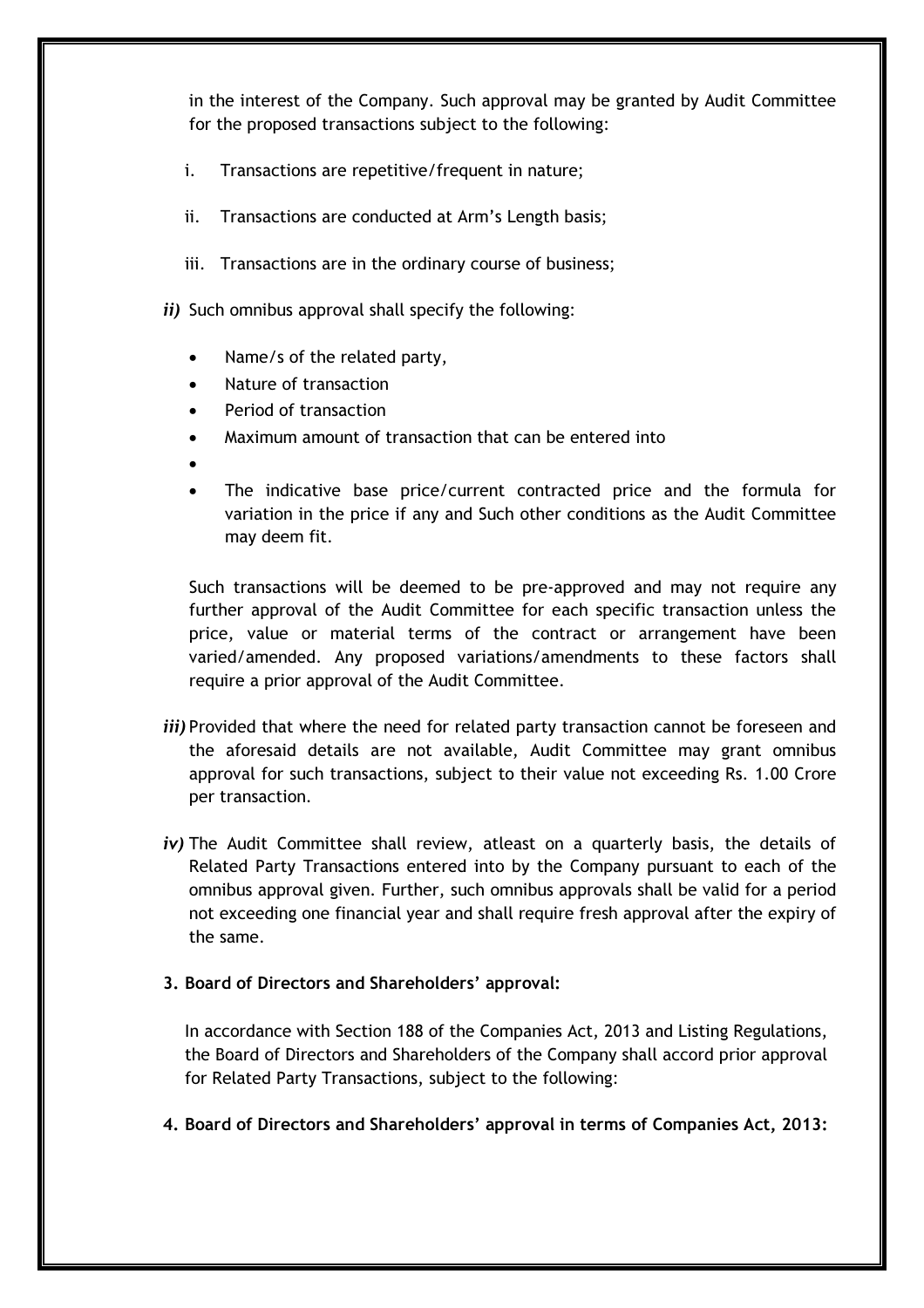All Related Party Transactions which are either not on arm's length basis or not in the Ordinary Course of Business shall be recommended by the Audit Committee for the approval of the Board of Directors.

Provided the transactions as prescribed below shall be further recommend by the Board of Directors for the approval of the Shareholders of the Company by way of Ordinary Resolution, as provided under Section 188 of the Companies Act, 2013 read with related rules issued thereunder:

| <b>Transactions covered</b>                | Transaction value                      |
|--------------------------------------------|----------------------------------------|
| Sale, Purchase or supply of any goods or   | Amounting to 10 % or more of Turnover  |
| materials directly or through              |                                        |
| appointment of agents*                     |                                        |
| Selling or otherwise disposing of, or      | Amounting to 10 % or more of Net       |
| buying, property of any kind directly or   | Worth                                  |
| through appointment of agents*             |                                        |
| Leasing of property of any kind*           | Amounting to 10 % or more of Turnover  |
| Availing or rendering of any services      | Amounting to 10 % or more of Turnover  |
| directly or through appointment<br>.of     |                                        |
| agents*                                    |                                        |
| Such related party's appointment to any    | Monthly remuneration $>$ Rs. 2.5 lakhs |
| office or place of profit in the company,  |                                        |
| its subsidiary company or associate        |                                        |
| company                                    |                                        |
| Remuneration for underwriting<br>the       | >1% of Net Worth                       |
| subscription of<br>any<br>securities<br>or |                                        |
| derivatives thereof, of the company*       |                                        |

\* The limits shall apply for these transaction or transactions to be entered into either individually or taken together with the previous transactions during a financial year.

The concerned related party (ies) which are related to that transaction shall not vote to approve such relevant resolution.

### 5. Board of Directors and Shareholders' approval in terms of Listing Regulations:

The Listing Regulations require a Company to provide materiality thresholds for transactions beyond which the shareholders' approval will be required by way of a resolution. The Company has fixed its materiality threshold at the level prescribed under Explanation to Regulation 23(1) the Listing Regulations (w.e.f. 01/04/2022 Provided that a transaction with a related party shall be considered material, if the transaction(s) to be entered into individually or taken together with previous transactions during a financial year, exceeds rupees one thousand crore or ten per cent of the annual consolidated turnover of the Company as per the last audited financial statements of the Company, whichever is lower or such other limit as may be specified in the applicable Regulation as amended from time to time.). Accordingly, in terms of Regulation 23 of the Listing Regulations, all Material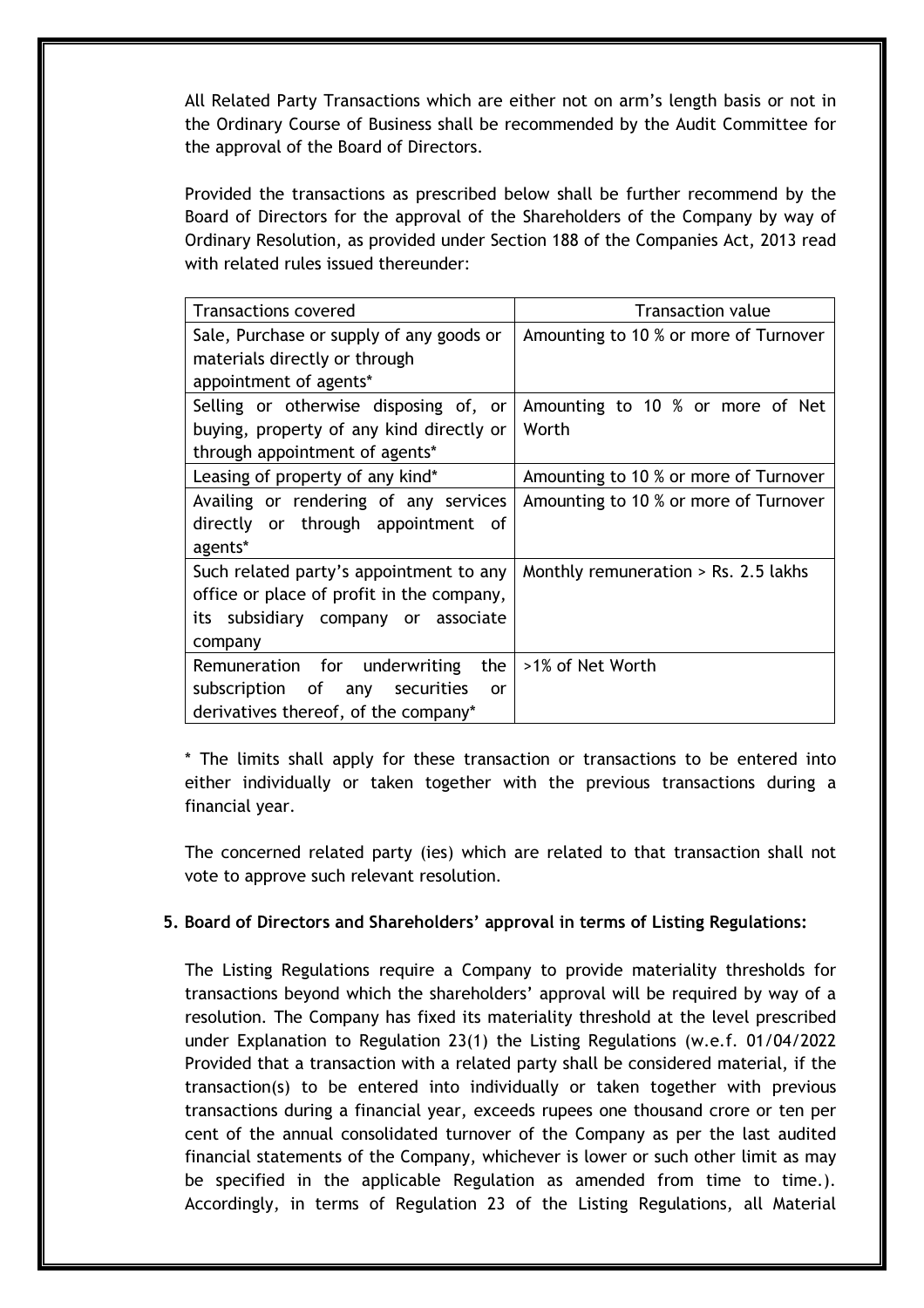Related Party Transaction and subsequent material modifications as defined by the audit committee shall be recommended by the Board of Directors to the Shareholders for their approval by way of Ordinary Resolution.

No related party shall vote to approve such resolutions whether the entity is a related party to the particular transaction or not.

# 6. Exemption from obtaining approval in terms of the Listing Regulations:

In terms of Regulation 23 of the Listing regulations, following transactions are exempted from the requirement of obtaining the Audit Committee/Board of Directors/ Shareholders approval:

- i. Transactions entered into between Sumeet Industries Limited and its wholly owned subsidiary, if any, whose accounts are consolidated with Sumeet Industries Limited.
- ii. Transactions entered into interse wholly-owned subsidiaries of Sumeet Industries Limited, if any, whose accounts are consolidated with Sumeet Industries Limited.

However, an approval of Audit Committee and Board of Directors/ Shareholders (to the extent applicable), as the case may be will be required for above listed transaction as per Section 177 and Section 188 of the Companies Act, 2013 read with the Rules made thereunder.

The Company shall avail exemptions granted under section 188, 177 of Companies Act, 2013 and/or the applicable provisions of The SEBI (Listing Obligations and Disclosures Requirements) Regulations, 2015 as amended from time to time and after fulfilling conditions and requirements specified therein.

# 5. TRANSACTIONS WHICH DO NOT REQUIRE APPROVAL

Any transaction in which the Related Party's interest arises solely from ownership of securities issued by the Company and all holders of such securities receive the same benefits pro rata as the Related Party [including following

- (a) the issue of specified securities on a preferential basis, subject to compliance of the requirements under the Securities and Exchange Board of India (Issue of Capital and Disclosure Requirements) Regulations, 2018;
- (b) the following corporate actions by the Company which are uniformly applicable/offered to all shareholders in proportion to their shareholding:

i. payment of dividend;

ii. subdivision or consolidation of securities;

iii. issuance of securities by way of a rights issue or a bonus issue; and

iv. buy-back of securities.]

# 6. RELATED PARTY TRANSACTIONS NOT APPROVED UNDER THIS POLICY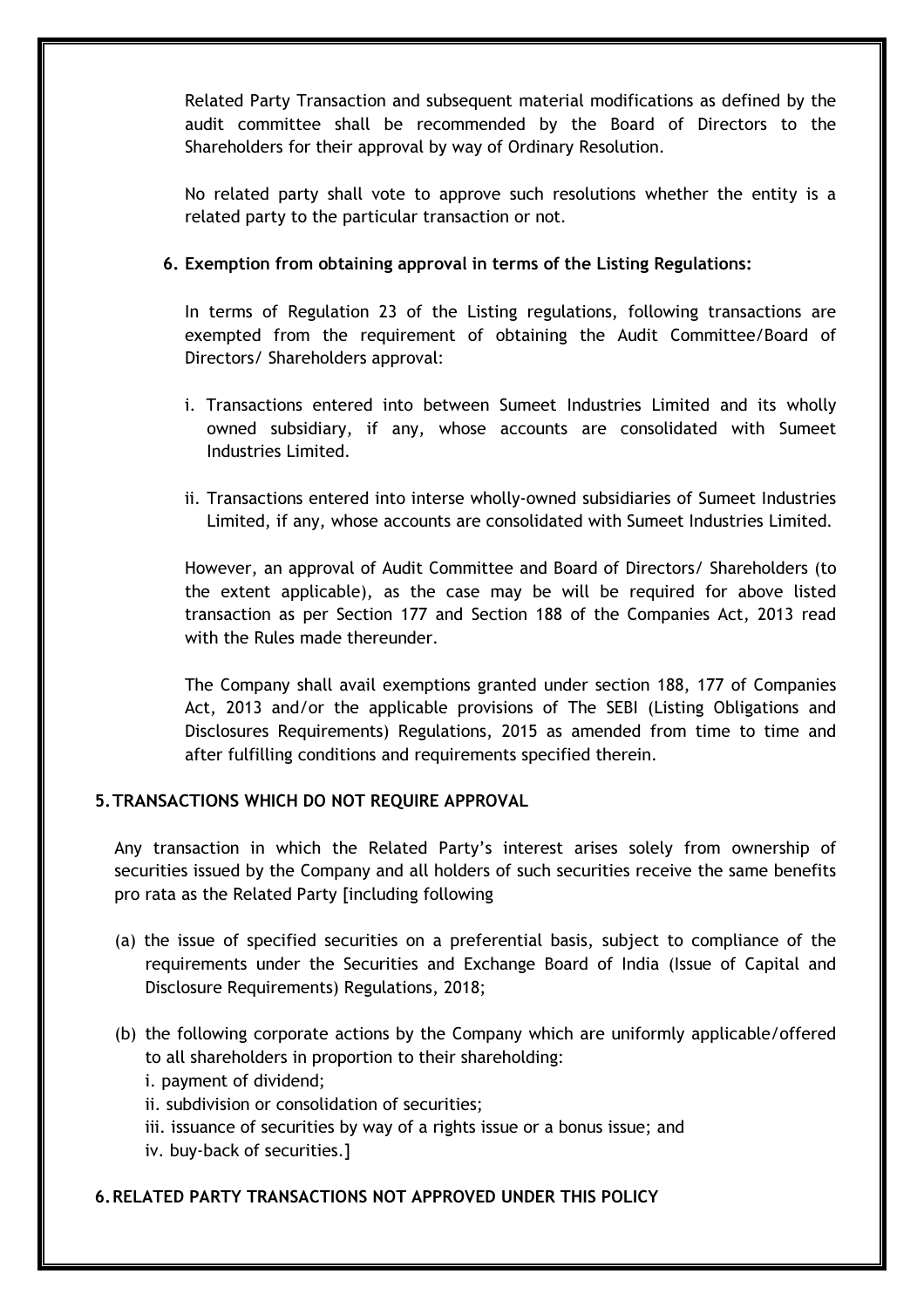If a Related Party Transaction is entered into by the Company without being approved under this Policy, the same shall be reviewed by the Audit Committee. The Audit Committee shall evaluate the transaction and may decide such action as it may consider appropriate including ratification, revision or termination of the Related Party Transaction. The Audit Committee may examine the facts and circumstances of the case and take any such action it deems appropriate.

### 7. DISCLOSURES

- Every Related Party Transaction with proper justification shall be disclosed in the Directors Report.
- Material RPTs shall be provided in the notice to shareholders.
- Details of all material transactions with related parties shall be disclosed quarterly along with the compliance report on corporate governance.
- The Company shall submit enhanced disclosure of information related to RPTs to be provided to the stock exchanges every six months in the format specified by the SEBI with the following timelines:
	- i. within 15 days from the date of publication of financials;
	- ii. simultaneously with the financials w.e.f. April 1, 2023 and also publish the same on its website.

The Company shall disclose policy on dealing with Related Party Transactions on its website and also in the Annual Report. This Policy will be communicated to all operational employees and other concerned persons of the Company.

### 7. POLICY REVIEW

This policy is framed based on the provisions of the Companies Act, 2013, and rules thereunder and the requirements of the SEBI LODR.

In case of any subsequent changes in the provisions of the Companies Act, 2013 and SEBI LODR or any other regulations ("the Regulations") which makes any of the provisions in the policy inconsistent with the Regulations, the provisions of the Regulations would prevail over the Policy and the provisions in the policy would be modified in due course to make it consistent with the Regulations.

The Policy shall be reviewed by the Audit Committee as and when any changes are to be incorporated in the policy due to change in the Regulations or as may be felt appropriate by the Committee. Any changes or modification on the Policy as recommended by the Committee would be presented for approval of the Board of Directors. Provided that this policy shall be reviewed by the board of directors at least once every three years and updated accordingly.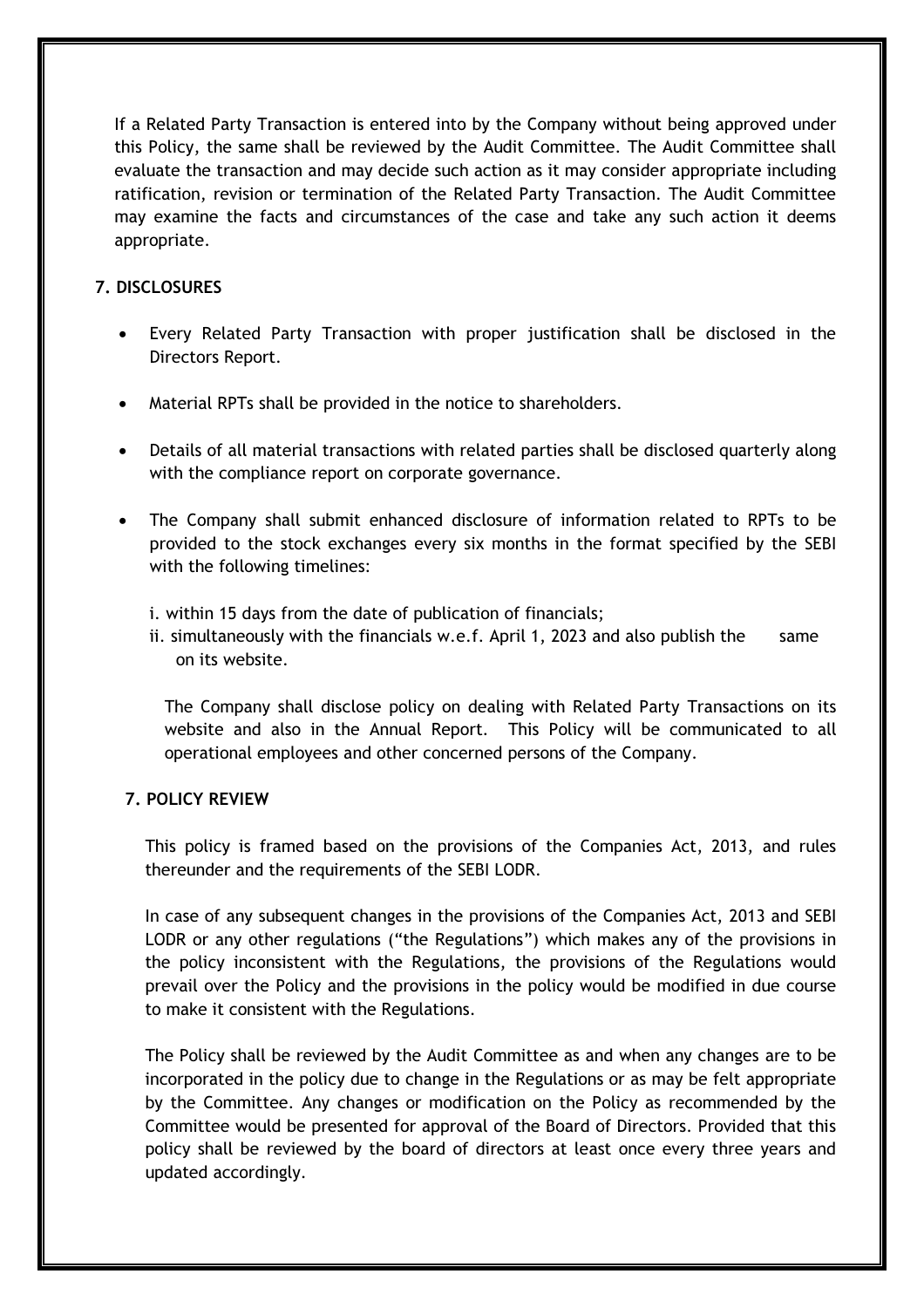### 8. AMENDMENTS AND UPDATIONS

The Audit Committee periodically shall review this Policy and may recommend amendments to this Policy from time to time as it deems appropriate. In addition to guidelines for ongoing Related Party transactions, The Audit Committee may, as it deems appropriate and reasonable, establish from time to time guidelines regarding the review of other Related party transactions. The Board shall have the power to amend any of the provisions of this Policy , substitute any of the provisions with a new provision or replace this policy entirely with a new policy.

\*\*\*\*\*\*\*\*\*\*\*\*\*\*\*\*\*\*\*\*\*\*\*\*\*\*\*\*\*\*\*\*\*\*\*\*\*\*\*\*\*\*\*\*\*\*